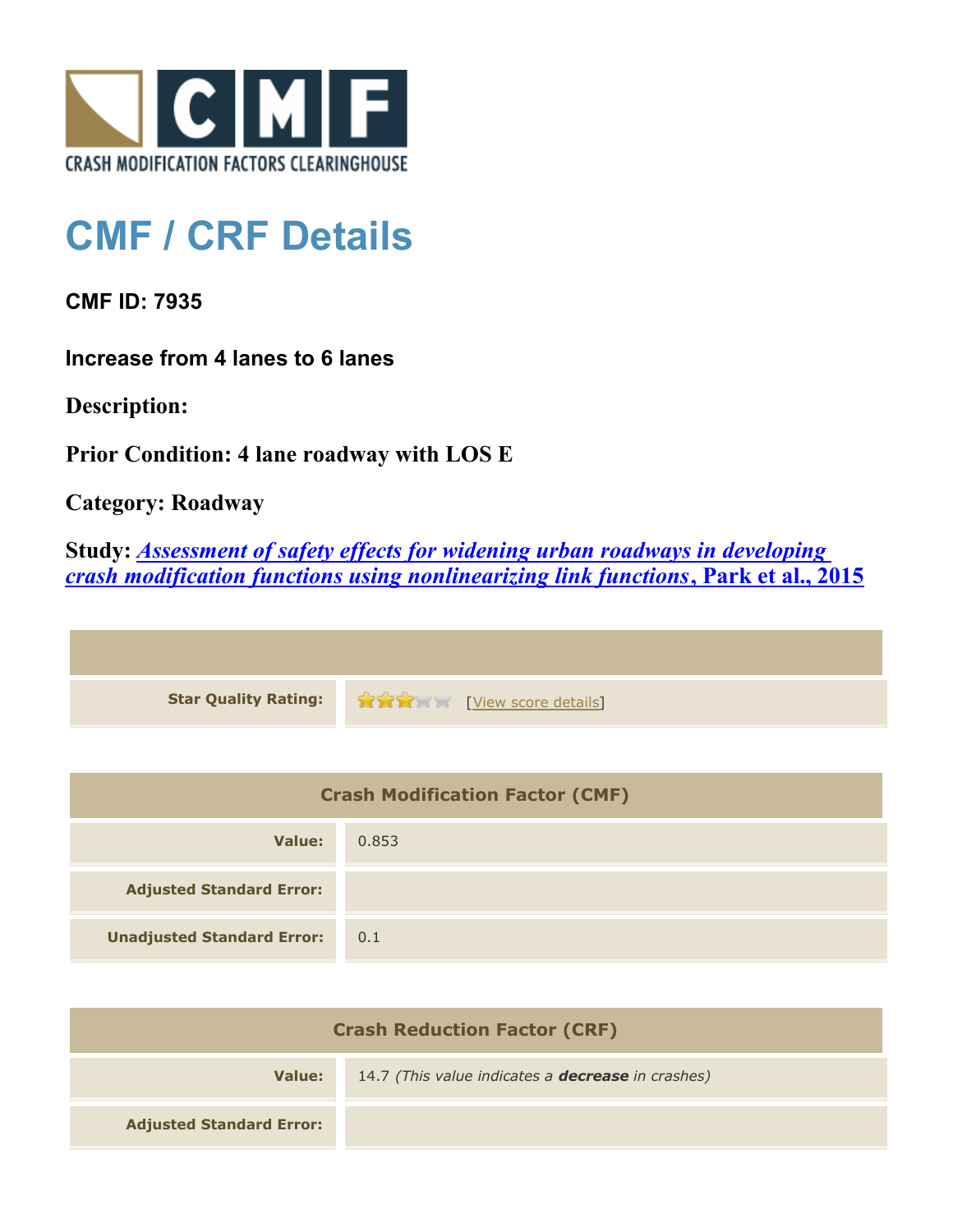| <b>Applicability</b>       |                                                    |
|----------------------------|----------------------------------------------------|
| <b>Crash Type:</b>         | All                                                |
| <b>Crash Severity:</b>     | All                                                |
| <b>Roadway Types:</b>      | Not specified                                      |
| <b>Number of Lanes:</b>    |                                                    |
| <b>Road Division Type:</b> |                                                    |
| <b>Speed Limit:</b>        | $40 - 60$                                          |
| <b>Area Type:</b>          | Urban                                              |
| <b>Traffic Volume:</b>     | 20500 to 60683 Annual Average Daily Traffic (AADT) |
| <b>Time of Day:</b>        |                                                    |
|                            |                                                    |

## *If countermeasure is intersection-based*

| <b>Intersection Type:</b>         |  |
|-----------------------------------|--|
| <b>Intersection Geometry:</b>     |  |
| <b>Traffic Control:</b>           |  |
| <b>Major Road Traffic Volume:</b> |  |
| <b>Minor Road Traffic Volume:</b> |  |

| <b>Development Details</b>      |              |
|---------------------------------|--------------|
| <b>Date Range of Data Used:</b> | 2003 to 2012 |
| <b>Municipality:</b>            |              |
| State:                          | - FL         |